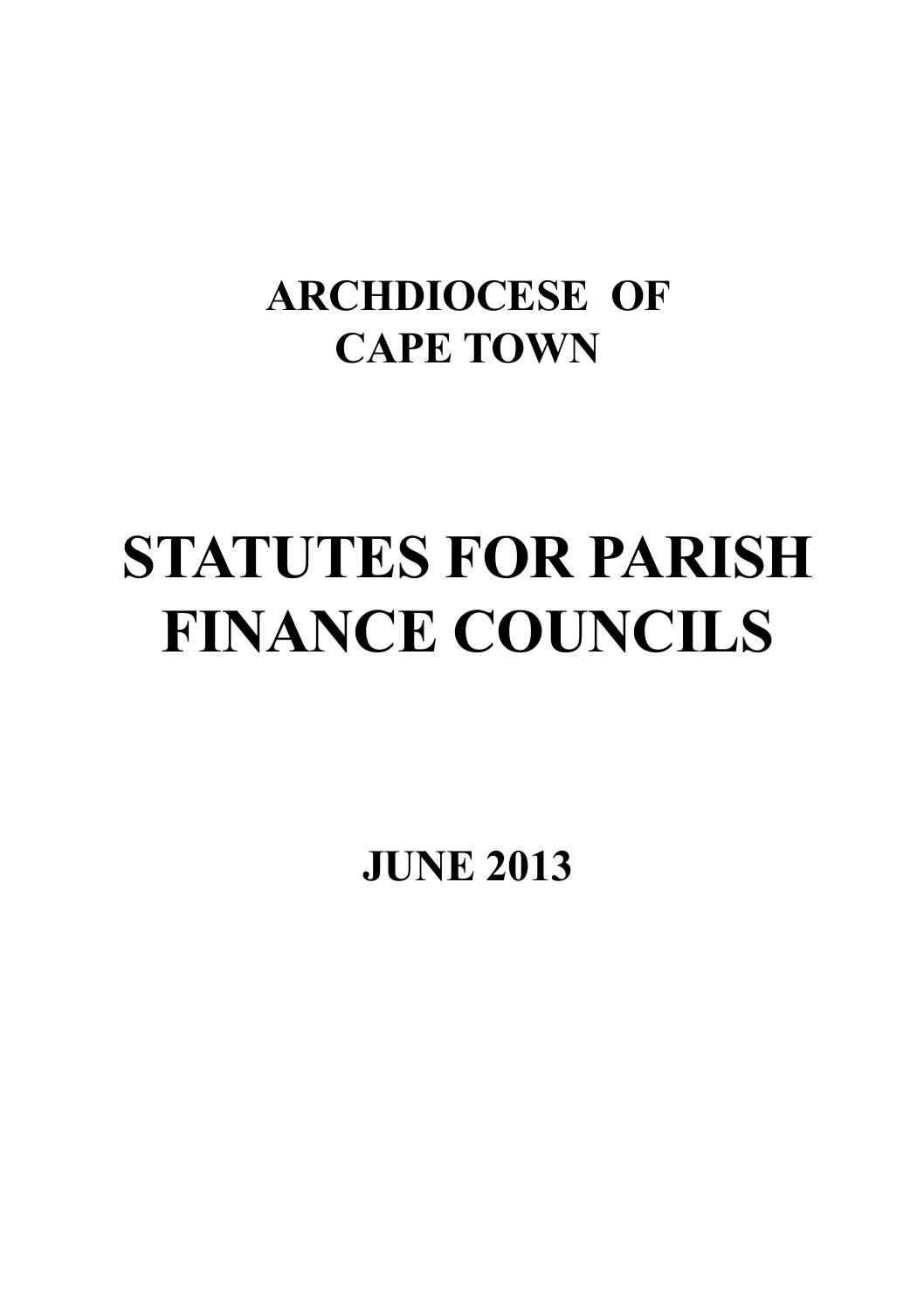#### **PREAMBLE**

The Code of Canon Law prescribes that in each parish a finance council shall be established:

*In each parish there is to be a finance council which is governed, in addition to universal law, by norms issued by the diocesan bishop and in which the Christian faithful, selected according to these same norms, are to assist the parish priest in the administration of the goods of the parish, without prejudice to the prescriptions of canon 532. (canon 537)* 

*In all juridical affairs, the parish priest represents the parish according to the norm of law. He is to take care that the goods of the parish are administered according to the norm of canons 1281- 1288 (canon 532).* 

The Second Vatican Council and the Code of Canon Law, hereinafter, "the Code", stress the need for the involvement of lay persons and the recognition of their special talents in the life of the Church. The Code further mandates the formation of finance councils for all juridical persons in the Church. Accordingly, while the parish priest acts in the person of the parish in all juridical matters concerning the parish, (canon 532), parish finance councils are to be established in every parish (canon 537) to assist and advise the parish priest in the administration of the temporal goods of the parish. Such councils are regulated by the Code and by the particular law of the diocesan bishop, e.g. Statutes. It is in this spirit of collaboration that these *Statutes for Parish Finance Councils* are promulgated.

# **Some General Principles with respect to Temporal Goods and Accountability**

- i. It is mandatory that a finance council be established in every parish to assist and advise the parish priest in the administration of the temporal goods of the parish (canon 537).
- ii. Members of the parish are obliged to assist with the needs of the Church so that the Church has what is necessary for divine worship,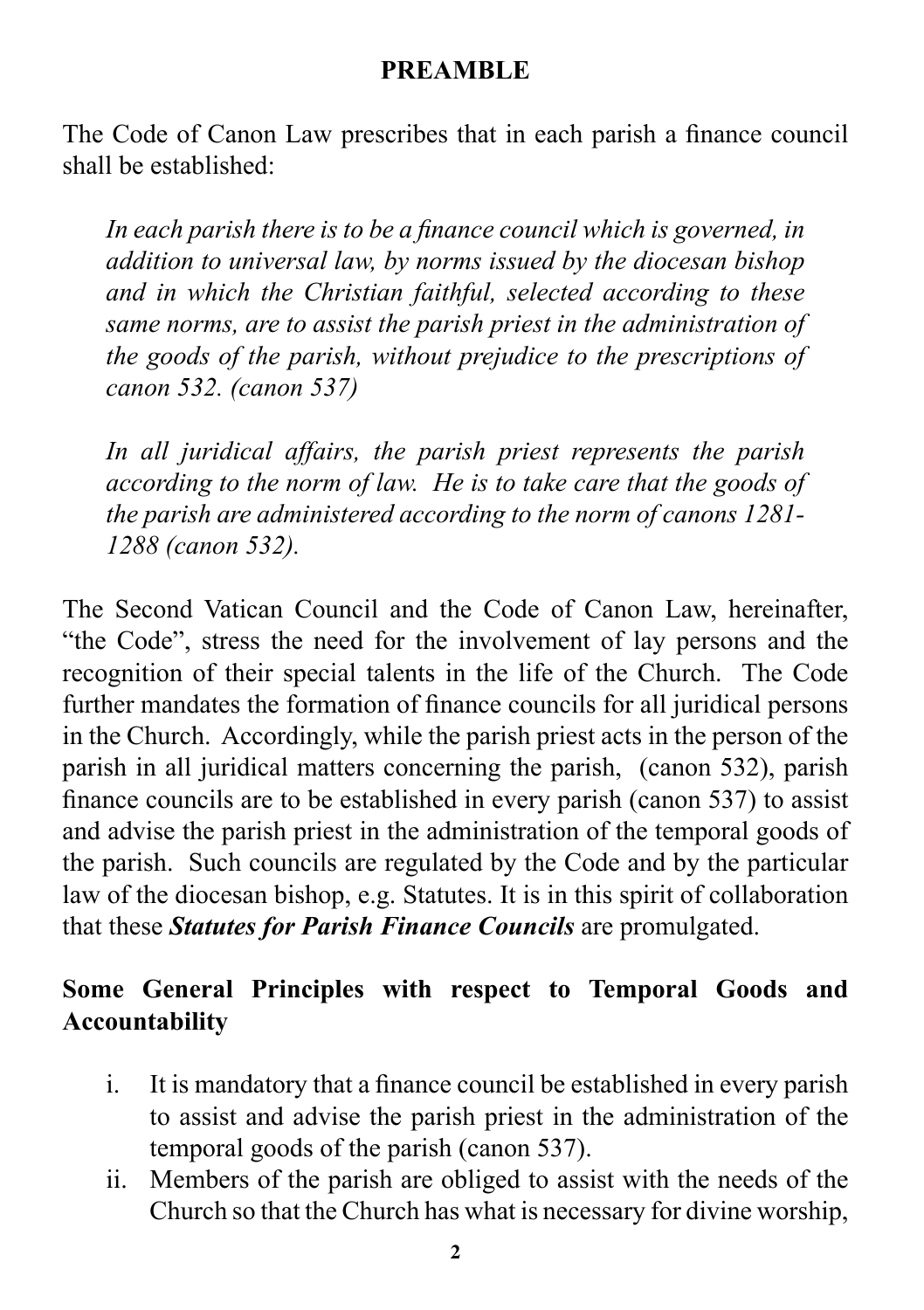for apostolic works and works of charity, and the worthy support of its ministers (canon 222, §1).

- iii. The temporal goods of the parish belong to the parish as an ecclesiastical juridical person (cf canon 1256).
- iv. The parish priest is the administrator of the temporal goods of the parish and represents the parish in all juridical affairs in accordance with the norm of law (canons 532, 1279, §1). It is his role to ensure that the temporal goods of the parish are administered in accordance with the provisions of the Code (cf canon 1282), the Archdiocesan Directives and these Statutes.
- v. As soon as possible after the end of the financial year (June 30) of the Archdiocese of Cape Town, hereinafter, the archdiocese, but no later than August 31, parish priests are to render to the finance department of the archdiocese a statement of income and expenditure (cf canon 1287, §1). In an effort to promote transparency, parish priests are also to make such statements of income and expenditure available to parishioners in whatever way they deem appropriate (cf canon 1287, §2).

#### **ARTICLE I - NAME**

The name of this body shall be the "Finance Council of the Parish of  $\sim$ 

#### **ARTICLE II - AUTHORITY**

The parish finance council, hereinafter, "the PFC", derives its authority from the Code and from these Statutes.

#### **ARTICLE III - THE ROLE OF THE PFC**

Section 1: The PFC is a consultative body which advises the parish priest,<sup>1</sup> as administrator of the temporal goods of the parish, in all matters of major financial concern, in particular any acts of "extraordinary administration" (see Article IX).

<sup>&</sup>lt;sup>1</sup> For the purpose of these Statutes, wherever the term "parish priest" is used, "parochial administrator" is also to be understood.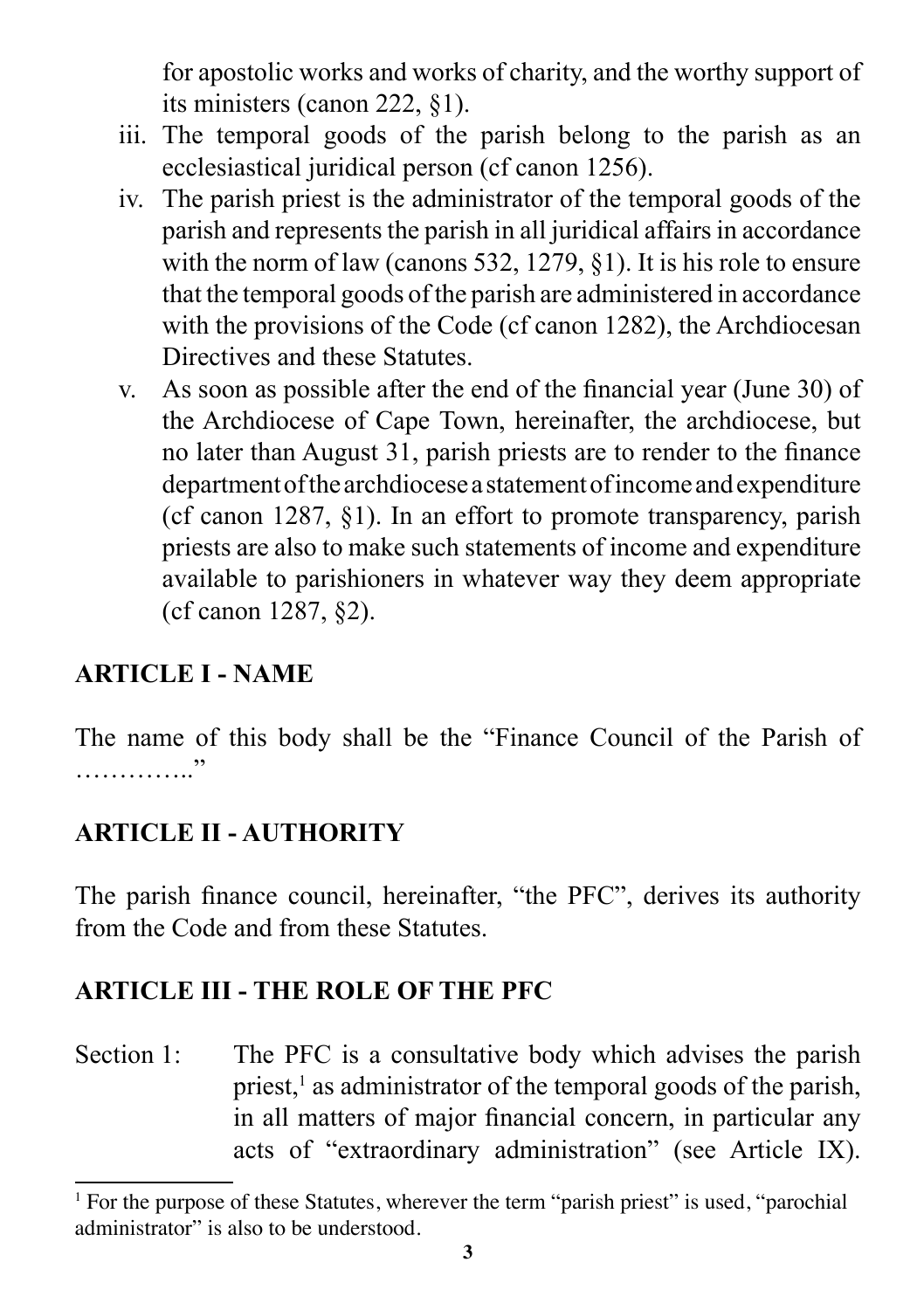Policy is carefully discerned by the PFC together with the parish priest in accordance with the provisions of the Code, the Archdiocesan Directives and these Statutes. However, while the parish priest is not bound to follow the advice given by the members of the PFC, even if it is unanimous, nevertheless he should **not** act against their advice, especially if it is unanimous, **unless** there be a reason which in his judgement is overriding (cf canon 127, §2,2º).

- Section 2: The PFC, through close cooperation with the parish priest, is to consider carefully the financial needs of the parish and develop and promote a plan of action to meet those needs.
- Section 3: Together with the parish priest, the PFC is responsible for preparing an annual budget for parish operational and capital expenditure. It is also responsible for assisting in the preparation and the approval of an annual statement of income and expenditure to be submitted to the archdiocese. To assist the members of the PFC in these tasks, the archdiocese provides formation programmes for them. Insofar as possible, parish priests are to ensure that the members of the PFC avail themselves of these opportunities.
- Section 4: The PFC, together with the parish priest, is to ensure that the annual statement of income and expenditure submitted to the finance department of the archdiocese is made available to the members of the parish (cf canon 1287, §2), in whatever way is deemed appropriate.
- Section 5: The PFC is to review the income and expenditure of the parish on a regular basis and to determine whether the parish is operating within its budget.
- Section 6: The PFC is to review all parish banking arrangements.
- Section 7: The PFC is to co-ordinate planned giving campaigns in the parish and make recommendations for increased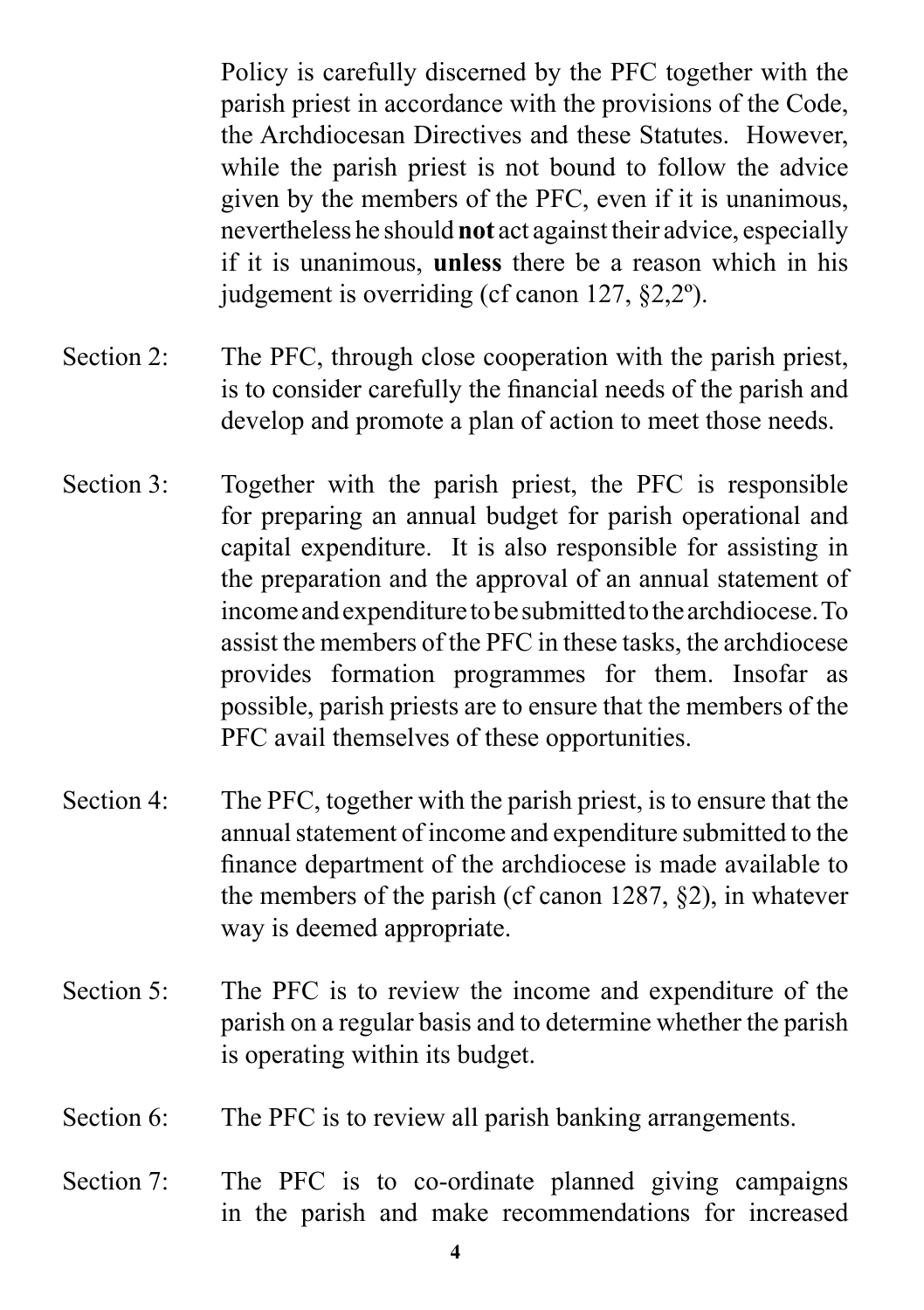participation of parishioners on planned giving and for other fundraising projects in the parish.

Section 8: The PFC is to review annually, together with the parish priest, the inventory of parish movable property and, together with him, to conduct an annual inspection of parish buildings and grounds and make recommendations for necessary repairs, renovations and general maintenance.

#### **ARTICLE IV - MEMBERSHIP**

- Section 1: Membership of the PFC shall consist of *ex officio* and appointed members. The PFC shall have a three-year term of office bearing in mind the provision that all new PFC's are to commence their three-year term of office in the month of August in the first year of each three-year cycle.
- Section 2: The senior assistant priest and the senior parish deacon shall be *ex officio* members of the PFC.
- Section 3: The parish priest shall appoint at least three lay persons to the PFC. The size of the parish and the availability of expertise in the parish should be the determining factors with respect to the number of appointed members.
- Section 4: Those appointed to the PFC shall be members of the Christ's faithful (canon 537) in communion with the Church and be resident within the parish and be registered on the parish roll or registered on the parish roll, though resident elsewhere. They should be outstanding in moral integrity, actively involved in the life of the local Church, possess expertise in and/or experience in financial management/administration or expertise in civil law, and capable of evaluating financial options.
- Section 5: Persons who are related to the parish priest or other clergy assigned to the parish up to the fourth degree of consanguinity (first cousins) may not be appointed as members of the PFC.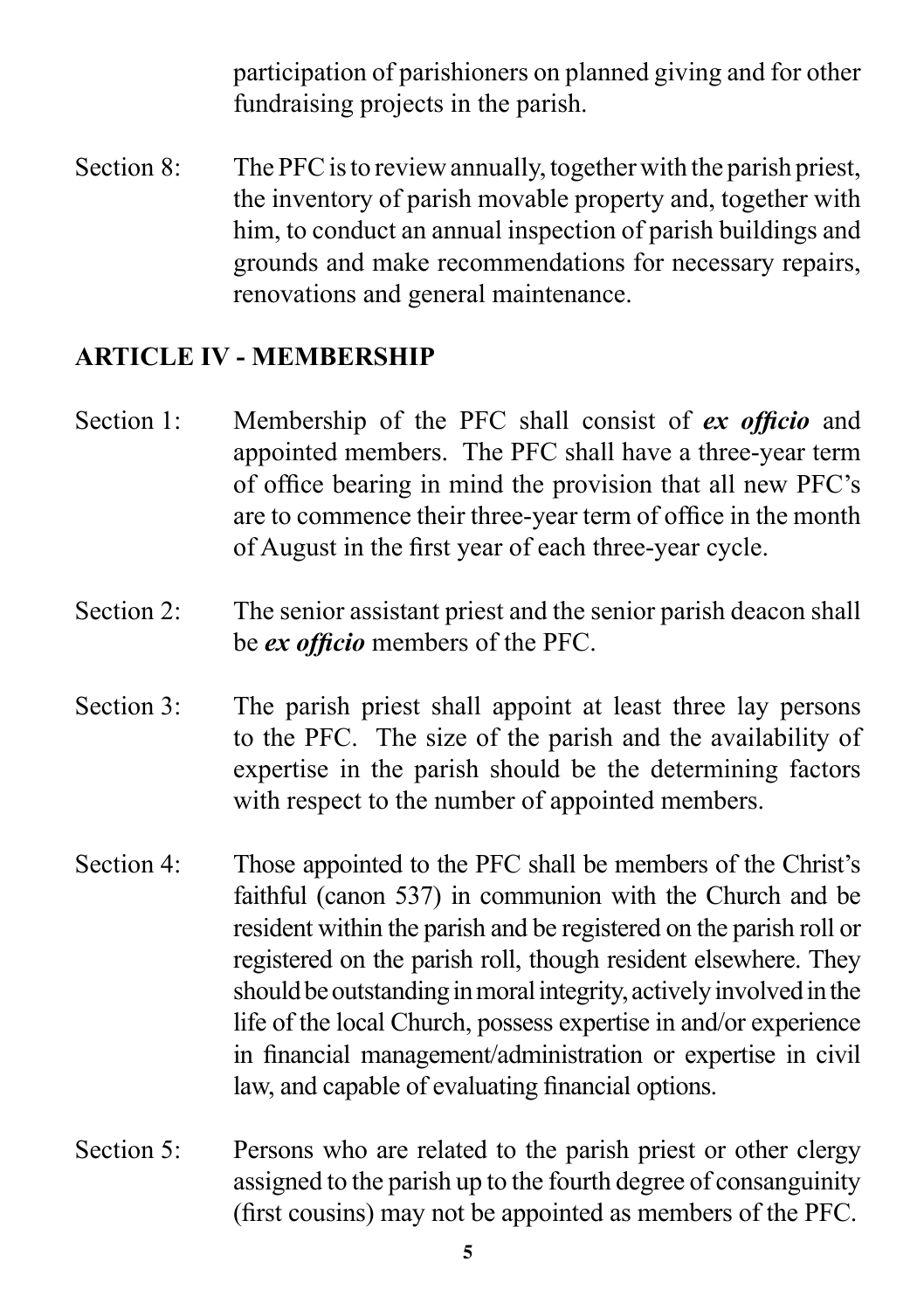- Section 6: The term of office of appointed members of the PFC shall be three years. Appointed members may serve on the PFC for two full consecutive terms. A three-year period shall elapse prior to re-appointment. Notwithstanding this, should any member have a special expertise, he/she may be co-opted by the parish priest to serve on the PFC after the expiry of two consecutive terms.
- Section 7: In the case of death, dismissal, resignation or permanent disability of a member of the PFC, the parish priest will proceed as soon as possible to appoint a qualified replacement. A member so appointed is to remain in office for the remainder of the original member's term and he/she may be re-appointed for another three-year term.
- Section 8: In special circumstances such as the existence of a major capital project undertaken by the parish, or a legal matter, special appointments may be made to the PFC by the parish priest to provide the needed expertise. Such members serve with the regular members of the PFC for as long as the parish priest deems this special expertise necessary.

# **ARTICLE V - OFFICERS**

- Section 1: The parish priest shall be the president of the PFC. He shall convoke meetings of the PFC and shall preside at all meetings. Since he is not a member of the PFC whose role is to advise him, should the PFC be required to vote on an issue, he shall not vote.
- Section 2: A chairperson shall be elected by simple majority from among the lay members of the PFC at its first meeting. The chairperson shall chair meetings of the PFC, facilitate their smooth running and assist the parish priest in the coordination of all matters concerning the PFC.
- Section 3: A vice-chairperson shall likewise be elected by simple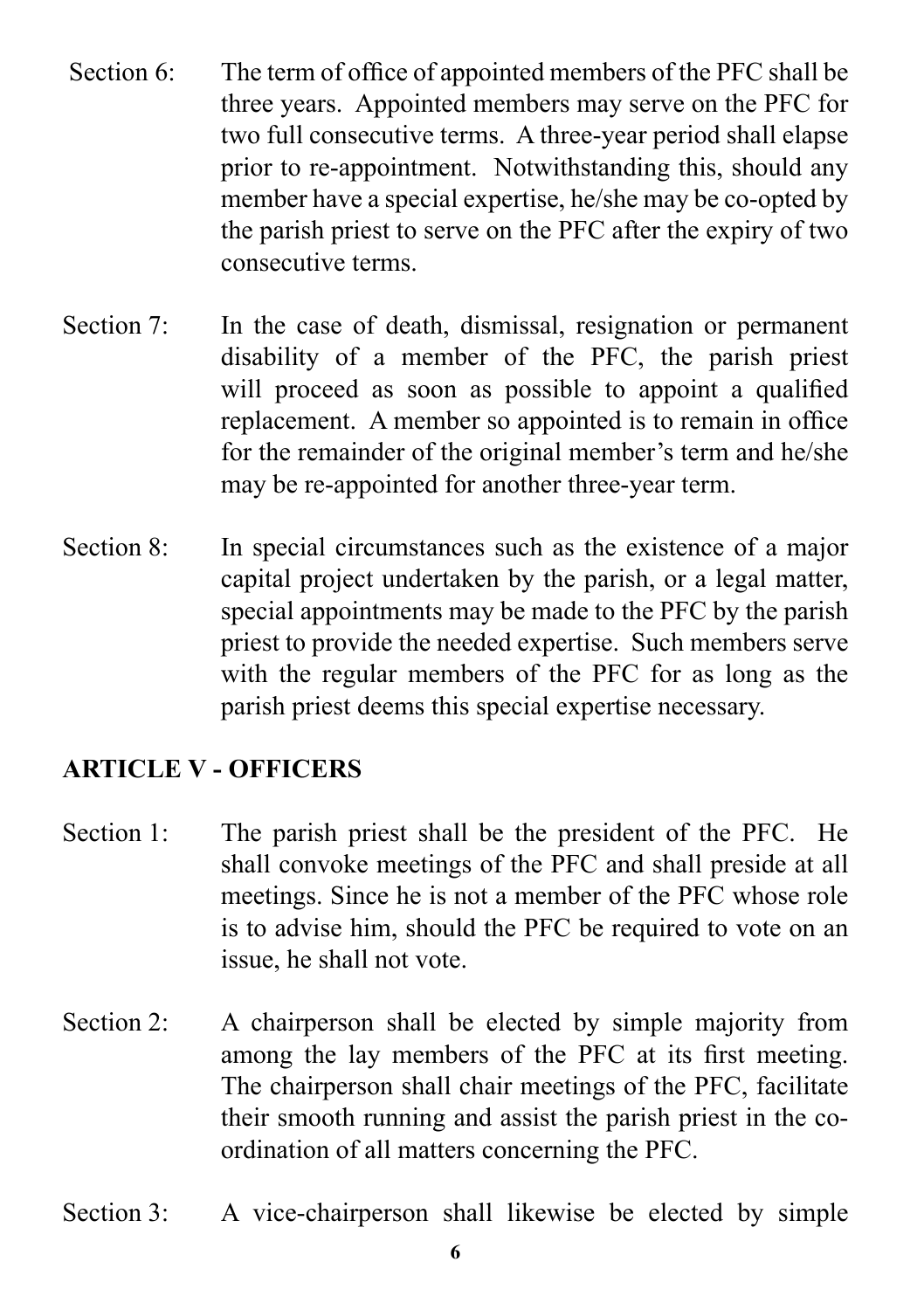majority from among the lay or clerical members of the PFC at its first meeting. The vice-chairperson shall assist the chairperson and the parish priest in the performance of their duties, and will assume the duties of the chairperson in his/her absence.

Section 4: A secretary shall be elected from among the lay or clerical members of the PFC at its first meeting. The secretary shall notify all members of forthcoming meetings and distribute Minutes of past meetings together with an agenda at least one week prior to the meeting. He/she shall record accurately in the Minutes of the meeting the full names of those present and all matters of business, motions and votes of the PFC at the meeting. The Minutes should be preserved in a bound Minute book to be kept in the parish office.

#### **ARTICLE VI - MEETINGS**

.

- Section 1: The PFC shall meet at least once every three months. In consultation with the other officers of the PFC, the parish priest as president shall prepare an agenda for the meeting which shall be made available by the secretary to the other members of the PFC at least one week prior to the meeting.
- Section 2: A simple majority of members of the PFC shall constitute a *quorum.*
- Section 3: Since the PFC is a consultative body constituted to advise the parish priest with regard to his administration of the temporal goods of the parish, it shall not meet without him.

#### **ARTICLE VII - SUB-COMMITTEES**

The PFC may establish sub-committees, either standing or *ad hoc*, which may include persons other than PFC members. These sub-committees are to assist the PFC in fulfilling its role and shall record in a bound Minute book what transpired at such meetings. The Minute book is to be retained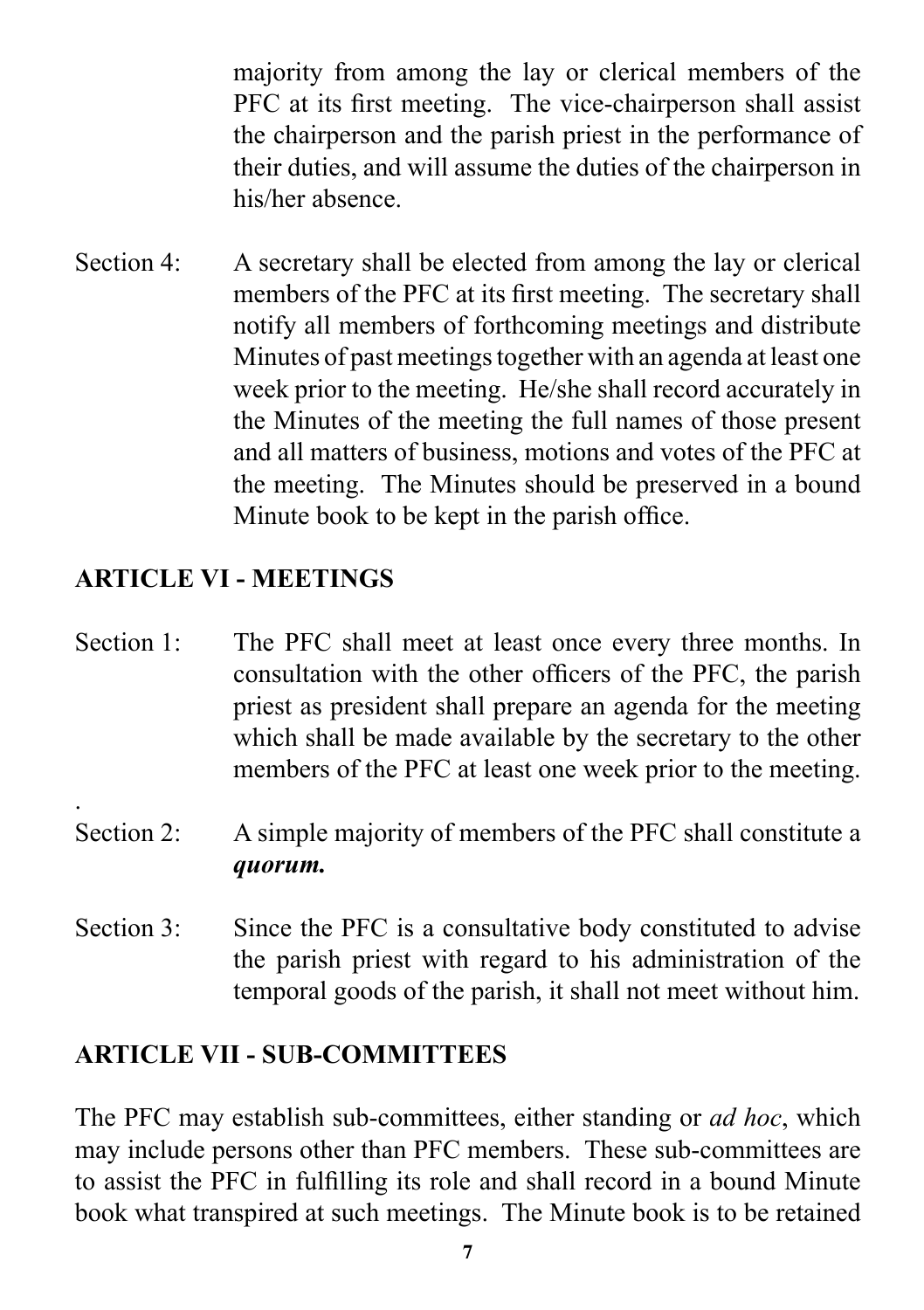in the parish office. The number of sub-committees shall be in keeping with the size of the parish and its various initiatives.

# **ARTICLE VIII - ACTS OF ORDINARY ADMINISTRATION**

Acts of *ordinary* administration are those that do not require the permission of any authority outside of the parish. They are acts necessary for the day-to-day operation of the parish. In the archdiocese, the following are considered *acts of ordinary administration:*

- Section 1: The opening of bank accounts for which the parish priest is the authorised signatory.
- Section 2: The acceptance or banking of money acquired in approved ways.
- Section 3: The purchase of what is required for daily maintenance provided that the amount involved does not exceed an amount determined from time to time by the archdiocesan finance council<sup>2</sup>
- Section 4: The payment of normal operational expenses, such as the salaries of personnel employed by the parish, motor car running expenses, electricity, telephone and water accounts, etc.

# **ARTICLE IX - ACTS OF EXTRAORDINARY ADMINISTRATION**

For acts of *extraordinary* administration to be posited *validly* at parish level, prior to the parish priest's approach to the archbishop or his delegate for permission to proceed with an act of extraordinary administration, the parish priest is to seek the *consent* of the PFC *and* the parish pastoral council. However, prior to the archbishop or his delegate granting the permission requested, the *consent* of the archdiocesan finance council and

 $2^2$  As at June 24, 2013, the relevant amount is R6000 (six thousand rand). Where it is proposed to spend more than this amount from parish funds, for whatever purpose, permission is to be obtained from either of the vicars general.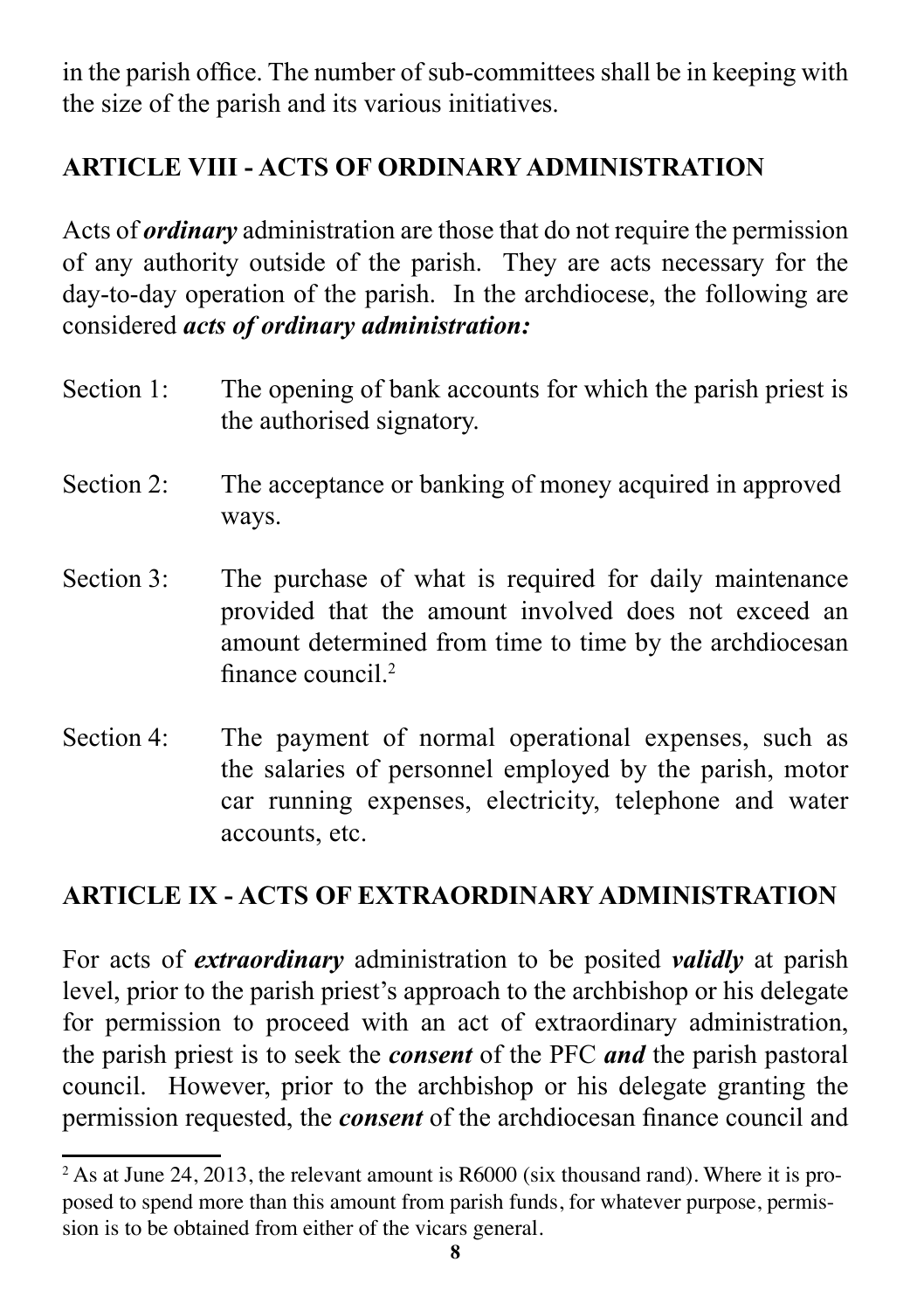the college of consultors is required.

Parish priests *invalidly* posit acts of extraordinary administration, *unless* permission in writing is received from the archbishop or his delegate (canon 1281, §1), the prior consent of the archdiocesan finance council and the college of consultors to the proposed act having been obtained.

In the archdiocese, the following are considered *acts of extraordinary administration* (cf decree 18 of the Southern African Catholic Bishops' Conference, hereinafter, SACBC, *"Acts of Extraordinary Administration"*) 3 :

| Section 1: | The purchase of immovable property; |  |
|------------|-------------------------------------|--|
|            |                                     |  |

- Section 2: The sale, exchange, mortgage or pawning of immovable Church property or the subjection of it to any other servitude or burden;
- Section 3: The building, demolition or rebuilding in a new form of a building belonging to the Church, or effecting extraordinary repairs upon such a building, subject to the provision that the value for insurance purposes of the building to be demolished *or* the cost of the extraordinary repairs be in excess of the amount determined by the SACBC, and the building or rebuilding project involve an expenditure in excess of the amount determined by the SACBC.<sup>4</sup>

Section 4: The sale, exchange, mortgage or diversion in any other way

<sup>&</sup>lt;sup>3</sup> SACBC, Official Document Promulgating Complementary Norms, Implementation of the 1983 Code of Canon Law, January 1998, decree no 18, "*Acts of Extraordinary Administration*", p 31. The diocesan bishop cannot *validly* carry out or give permission for any act which has been determined as an act of extraordinary administration to be undertaken, unless he has first obtained the **consent** (by at least an absolute majority of **both** the diocesan finance council and the college of consultors

<sup>&</sup>lt;sup>4</sup> These amounts are understood to be linked to the percentage increase (or decrease) of the cost of living indices in the territories of the SACBC to be interpreted and determined each year by the Conference at its January plenary session. An amount of R80,000 was determined by the SACBC in January, 2013.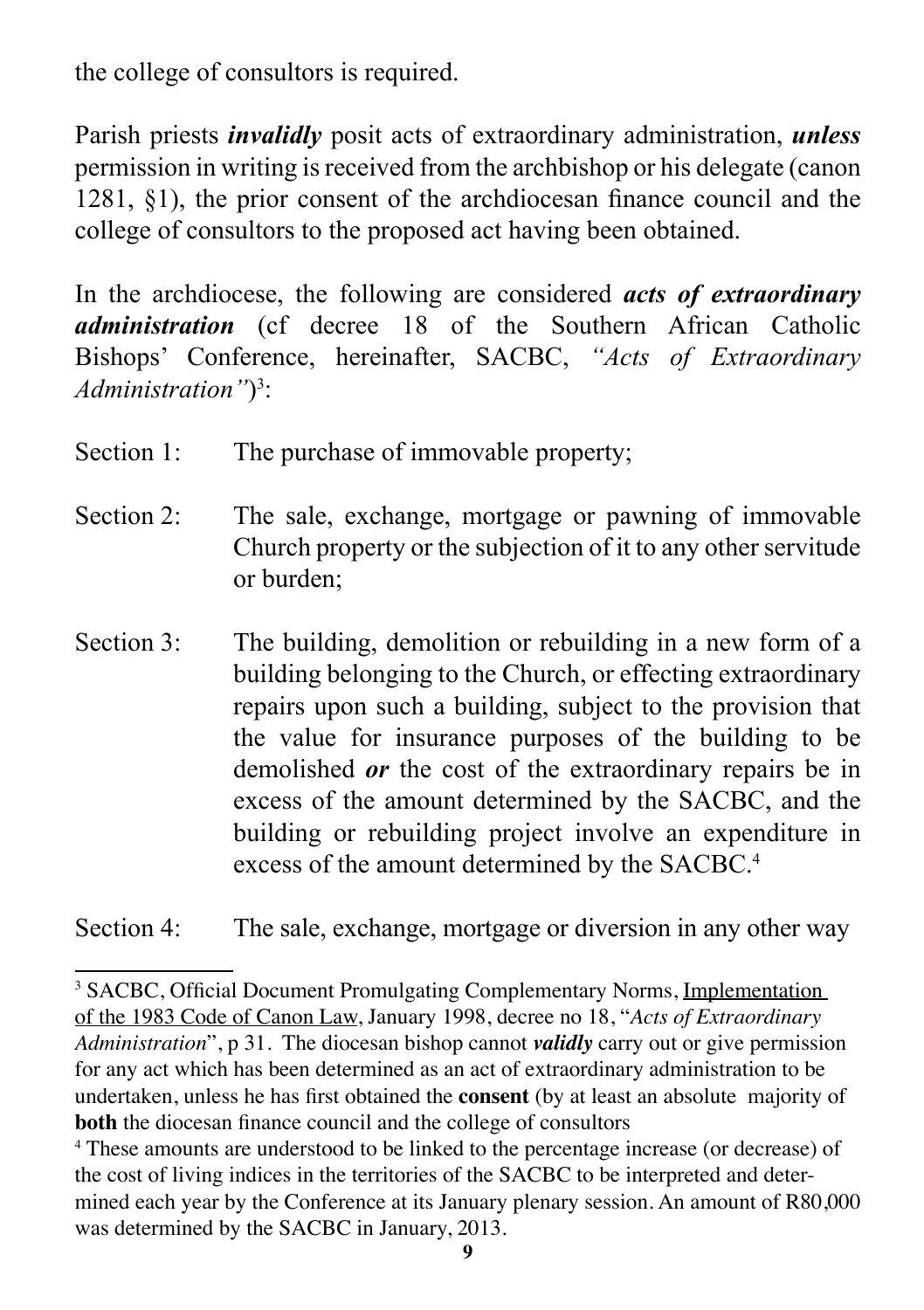from the place for which they were destined of objects of art, historical documents or other movable property of great importance:<sup>5</sup>

- Section 5: The erection of a cemetery;
- Section 6: Acts involving civil litigation.

#### **ARTICLE X - REPRESENTATION ON THE DEANERY PASTORAL COUNCIL**

- Section 1: The chairperson of the PFC shall *ex officio* represent the PFC at meetings of the deanery pastoral council, hereinafter, "the DPC".
- Section 2: The PFC shall elect for a three-year term an alternate who, when necessary, shall represent the chairperson of the PFC at meetings of the DPC. The election of an alternate from among the members of the PFC shall form part of the business at the first meeting of the new PFC, and shall take place immediately after the election of the PFC's own officers in terms of Article V above.
- Section 3: At the PFC meeting which takes place following a session of the DPC, the PFC shall receive a report from the chairperson of the PFC (or the alternate) concerning the matters discussed at the DPC and the resolutions taken.

Section 4: Bearing in mind the purpose of the DPC and recognising that the parish community is to strive to participate in the life of the local Church, the PFC is to comply in whatever

<sup>&</sup>lt;sup>5</sup> This norm treats of Church property which has special value by reason of artistic, historical or material content. The determination as to whether an article is of "great importance" is left to the discretion of the parish priest having taken into consideration the intention of the donor (if this can be established), the intrinsic value of the article, the opinion of experts and the financial situation of the parish, and after hearing the parish finance council. Cf SACBC, op cit, commentary on decree no 18, "*Acts of Extraordinary Administration"*, p 32 ff.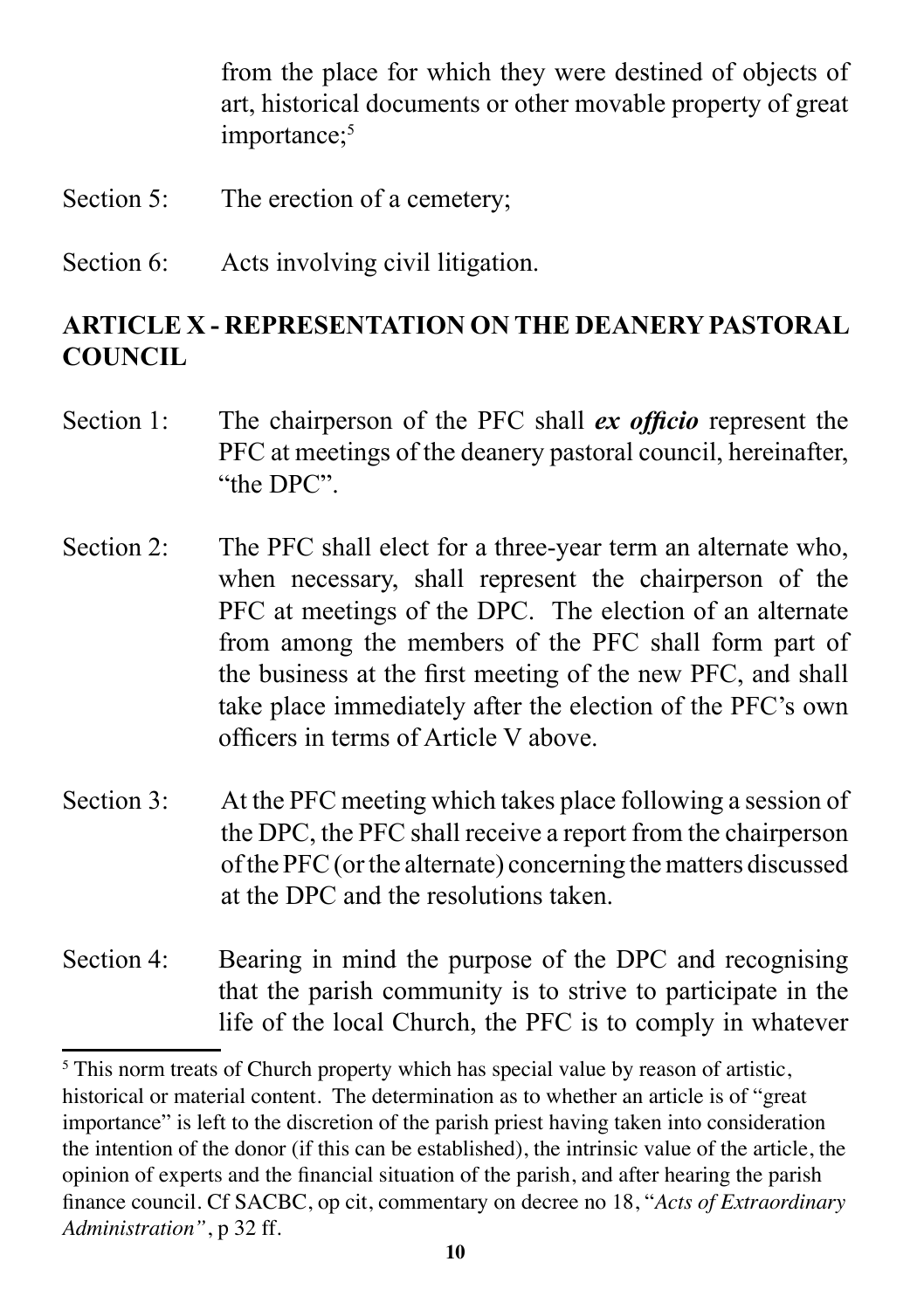way it can with all requests made by the DPC, such as the implementation of an aspect/aspects of the pastoral plan.

Section 5: It shall be the responsibility of the executive of the PFC to ensure, by whatever means they deem appropriate, that each member of the PFC is familiar with the purpose of the DPC.

#### **ARTICLE XI - SUSPENSION OR DISSOLUTION OF THE PFC**

- Section 1: The archbishop may suspend the activities of the PFC or dissolve it if, in his opinion, the PFC is not fulfilling its role as specified in Article III of these Statutes, i.e. "the PFC is a consultative body which advises the parish priest as administrator of the temporal goods of the parish, in all matters of major financial concern …" or if it has become a source of disunity in the parish, even if this has occurred without serious fault on its part. It is not within the competence of the parish priest to suspend the activities of the PFC or dissolve it.
- Section 2: If, for any reason, a simple majority of the members of the PFC tender their resignation at the same time, the PFC shall be deemed dissolved; in such circumstances, the parish priest, in consultation with the chairperson of the outgoing PFC, shall, in virtue of the provisions of Article IV of these Statutes, and without undue delay, initiate a process for the establishment of a new PFC.

#### **ARTICLE XII - DISMISSAL OF A PFC MEMBER**

Section 1: Having heard the parish priest, the PFC member concerned and any other member of the PFC, the archbishop may, after careful consideration, dismiss a member of the PFC if, in his opinion, the member is not fulfilling his or her role as a member of the PFC as specified in Article III of these Statutes, or if the member concerned has become a source of disunity in the PFC. It is not within the competence of